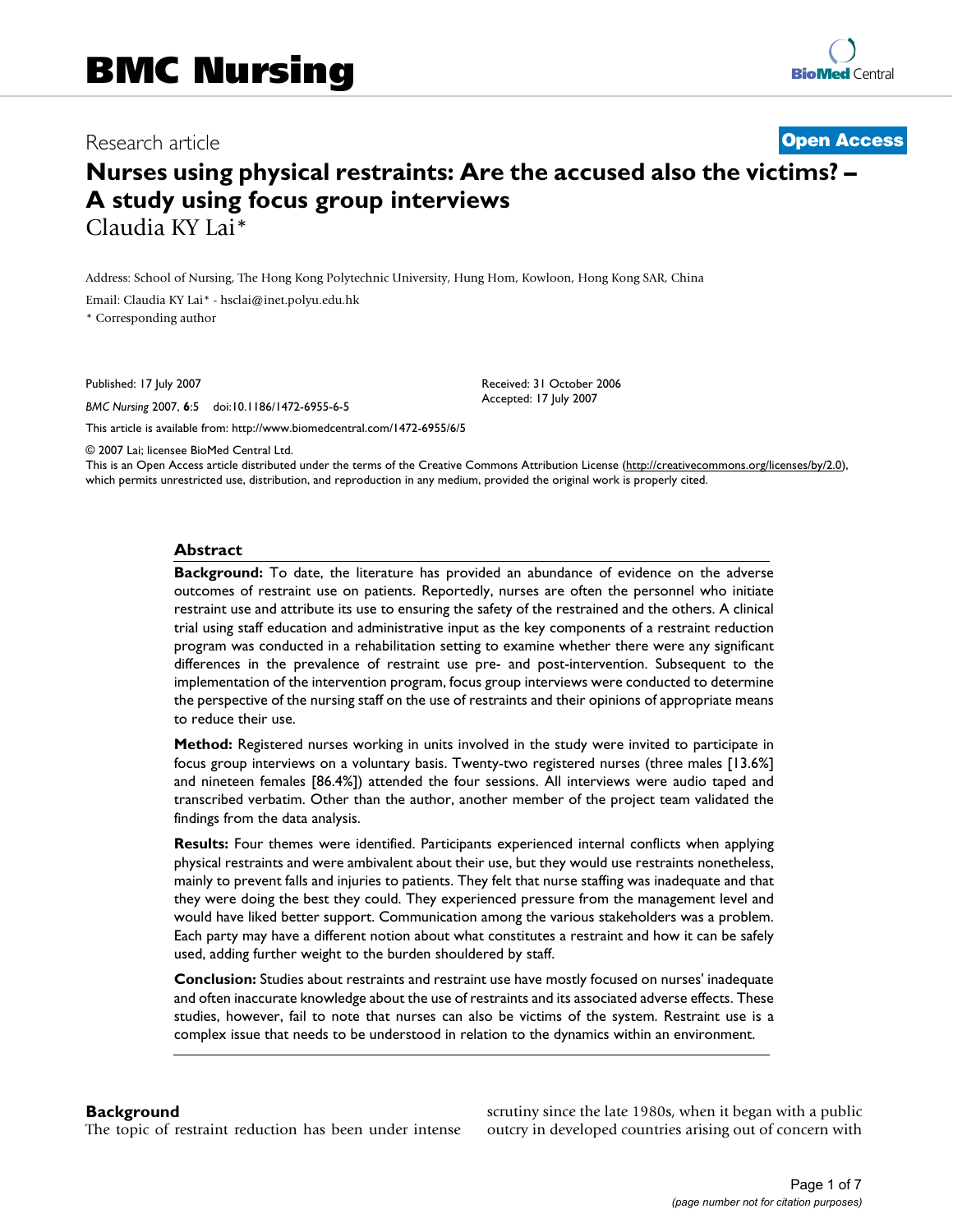regard to the standard of care in long-term care settings. In Britain, the use of physical restraints on older people is often regarded as abuse [1]. In the United States, a nursing home reform law was enacted in 1987, resulting in an increasing number of studies on restraint use from then onwards. Almost two decades later, however, researchers still find nurses resistant to the notion of removing patients' restraints. Protecting patients from injuries such as falls and preventing treatment disruption are the most important reasons given for the use of physical restraints by all professional groups [2,3]. Reportedly, nurses are most often the personnel who initiate restraint use [4,5].

The attitude of nurses toward restraints is considered one of the main reasons for variations in their use [6,7]. Karlsson and colleagues found that nursing staff with a more positive attitude toward restraint use were more prone to using restraints [8]. Highly educated staff were no more critical of the use of restraints and seclusion than other categories of staff [7]. In a postal questionnaire survey by Lee and colleagues, the consequences of taking off restraints were of concern to the respondents [9]. Their concerns included limited monitoring and poor practice – revealing their ambivalence about restraint use even though they pointed out that the positive side was having brought the situation under control.

In Hong Kong, Chien explored the factors that determine nurses' decisions to apply physical restraints on hospitalized elderly psychiatric patients [10]. Patient safety was found to be a crucial factor accounting for the use of physical restraints in Chien's sample. Staff mostly justified their use of restraints by saying that it was because of the shortage of nurses and facilities, meaning that they could not provide a safe environment for their patients without using restraints. Chien concluded that nurses' attitudes contributed to inappropriate decision-making with regard to restraint use [10].

The common types of physical restraints used in Hong Kong include trunk restraints, limb holders, mitts, lap tables, and bedrails. While most staff choose to use physical restraints [7], the decision itself is often a dilemma [11], and is frequently accompanied by feelings of ambiguity, uneasiness, frustration, and even powerlessness [12]. These feelings could arise from the pressure from management or patients' families, or both. The current study aimed at exploring nurses' views on the use of physical restraints.

# **Methods**

This study was part of a prospective clinical trial aimed at achieving a reduction in the use of physical restraints in rehabilitation settings. Subsequent to the implementation of a restraint reduction intervention programme, focus

group interviews were conducted to explore the perspective of the nursing staff with regard to the use of physical restraints, and their perception of the means available to reduce it. Ethics approval was granted by both the Ethics Review Committee of the university, of which the author is a faculty member, and the institutional review board of the hospital where the study took place. Written information about the study was provided at least two weeks prior to the interviews. Registered nurses working in units involved in the study were invited to participate in focus group interviews on a voluntary basis. Verbal informed consent was obtained from the participants at the beginning of each group session.

Four focus group interviews were conducted between July and August 2004, one in each ward involved in the study. Twenty-two registered nurses (three males [13.6%] and nineteen females [86.4%]) attended the four sessions. The mean number of years of nursing experience was 2.5 (standard deviation [SD] 0.85). The interview took place in the day room next to the unit before the changeover between the morning and evening shifts. All interviews were audio taped and transcribed verbatim. The mean duration of the interviews was 33.2 minutes (SD 5.4).

The semi-structured interview consisted of a discussion around the following questions:

1. what is your opinion of the use of restraints and the hospital's restraint reduction project?

2. what do you think would/could help you reduce the use of restraints in practice?

All focus group sessions were conducted by one member of the research team (the author). She was not involved in the implementation of the interventions. The session was open to all staff and participation was voluntary. The group facilitator and the participants did not know each other. Before each session began, she introduced herself as a member of the project team and explained to the participants the purpose and processes of these meetings. Participants were reassured that although the sessions were audio taped, no names would be recorded. All recordings and transcriptions bore no identifiers that would reveal the identities of the participants. The tapes were transcribed verbatim by a trained research assistant who was present at all of the interviews as an observer. The transcription took place within several days of each interview. Data from the interviews were reviewed for accuracy by the author.

The procedures for analysing the data were adopted from Colaizzi's method [13,14]. They included reading and rereading the transcripts to gain an overall impression of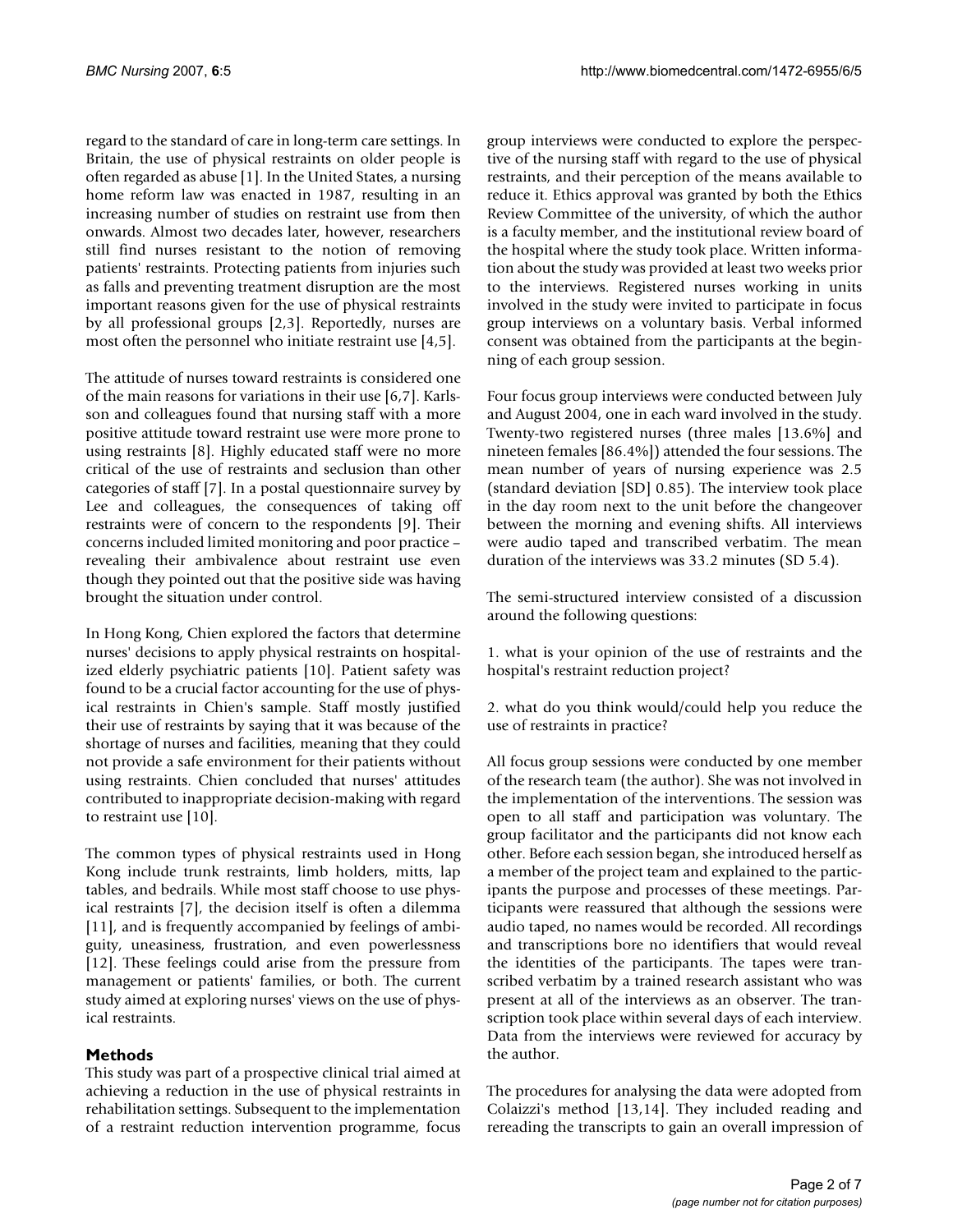the data. Immersion in the data enables the researcher to develop a sense of the whole of the interview as a context. The words, phrases and sentences were noted to delineate units of participants' meanings. Significant statements, that is, phrases and sentences directly pertaining to the subject matter under investigation, were extracted and grouped into different clusters. The clusters were then read alongside the transcript for the next level of abstraction – delineation into themes to illuminate meanings. To ensure the trustworthiness of the data, first, the theme clusters were re-validated by the researcher by going back to the original transcript using the original statements made by the interviewees. Second, the themes identified were validated by another member of the project team.

# **Results**

Several themes related to staff members' experience were identified from the transcribed data. These included experiencing internal conflicts, making a strong case against inadequate staffing, and voicing their frustration with the pressure from management. Most of the participants concentrated on talking about their views on the use of restraints rather than specifically on the hospital's restraint reduction project. The themes related to the participants' views on restraint use are discussed below.

#### *Theme 1: "I will use restraints despite ambivalence and inner turmoil"*

Staff were ambivalent about restraint use in practice. They reported not liking to use restraints on patients and yet they felt that they had to apply restraints for various reasons – to prevent treatment disruption, stop self-injury, prevent falls and so on. One participant mentioned:

"I am not worried about having to write an incident report (if a patient fell). Probably we would have to face the family. That is to say, they placed their relative under our care in the hospital, but then we allowed him/her to get hurt. They may put the responsibility on us. That is, they will blame us. It is not as simple as writing a statement. We will feel the burden."

They stated that it was often difficult to judge when to apply a restraint. They felt that it was the dread of the responsibility that steered them toward putting patients in restraints (e.g., RN13-3-1). One member of staff gave a good example to illustrate this guilty feeling when patients fell. A patient who was transferred from another ward did not show any compromised abilities. He was not therefore put in any kind of restraint. Unfortunately the patient later fell in the ward and sustained a hip fracture. The nurse said that luckily the patient's family did not blame the hospital or the nurse. But he said he was upset because his patient was hurt in a fall and he had not done anything (such as applying restraints) to prevent this from happening (RN7-3-1).

Although the participants were ambivalent about using restraints, they said they would use them anyway, "unless they can find something to replace restraints so that we don't need to worry about the responsibility of having a patient fall (RN13-5-2)." This statement by one of the nurses implied that she would continue to use restraints even though she might not feel comfortable doing so.

Nurses in one particular focus group session saw the removal of restraints leading to repeated insertion of, for example, feeding tubes, as causing greater harm to the patient than the restraint itself. They felt that they had applied restraints when there were no other options. One participant said, "...We have spent a lot of time with those old ladies so we know them very well. We know which patients will really become confused ...we try to comply with what is asked of us and take away the restraints...but I must admit that we often have to put the tubes back in...I don't know...because sometimes it can be quite traumatic when you put in a tube." (RN20-6-1)

"But when you insert a Ryle's tube, sometimes you just can't make it in one go. Sometimes you can see that the patient is in tears. And you can't do it even after trying over and over again. If this were a member of my family, I would be very angry because she ends up in such a state...it's so horrible. Sometimes I feel that the patients feel horrible, and as a nurse I feel very bad myself. We know that restraining them with limb holders might make their hands swollen and bruised; I can understand the objection to that. But under certain circumstances, is it really to their benefit when the restraints are removed? This is what actually happens." (RN20-6-3)

Not using restraints gave staff an uneasy feeling, whereas using restraints apparently provided a certain sense of security for the nurses. "...Would we consider having the bedrail up on one side, with the other side down and just positioning the patient with pillows? But then we would feel it was unsafe... We would be so worried." (RN18-2-1)

Staff were nevertheless aware of the potential dangers of restraint use (e.g., RN8-3-2). "Sometimes we find it so funny. Even with the lap table on, and with an anti-slip seating mat, the patient can still slip onto the ground." (RN12-8-1) The participant was aware that this scenario she described could have led to injury or suffocation by entrapment.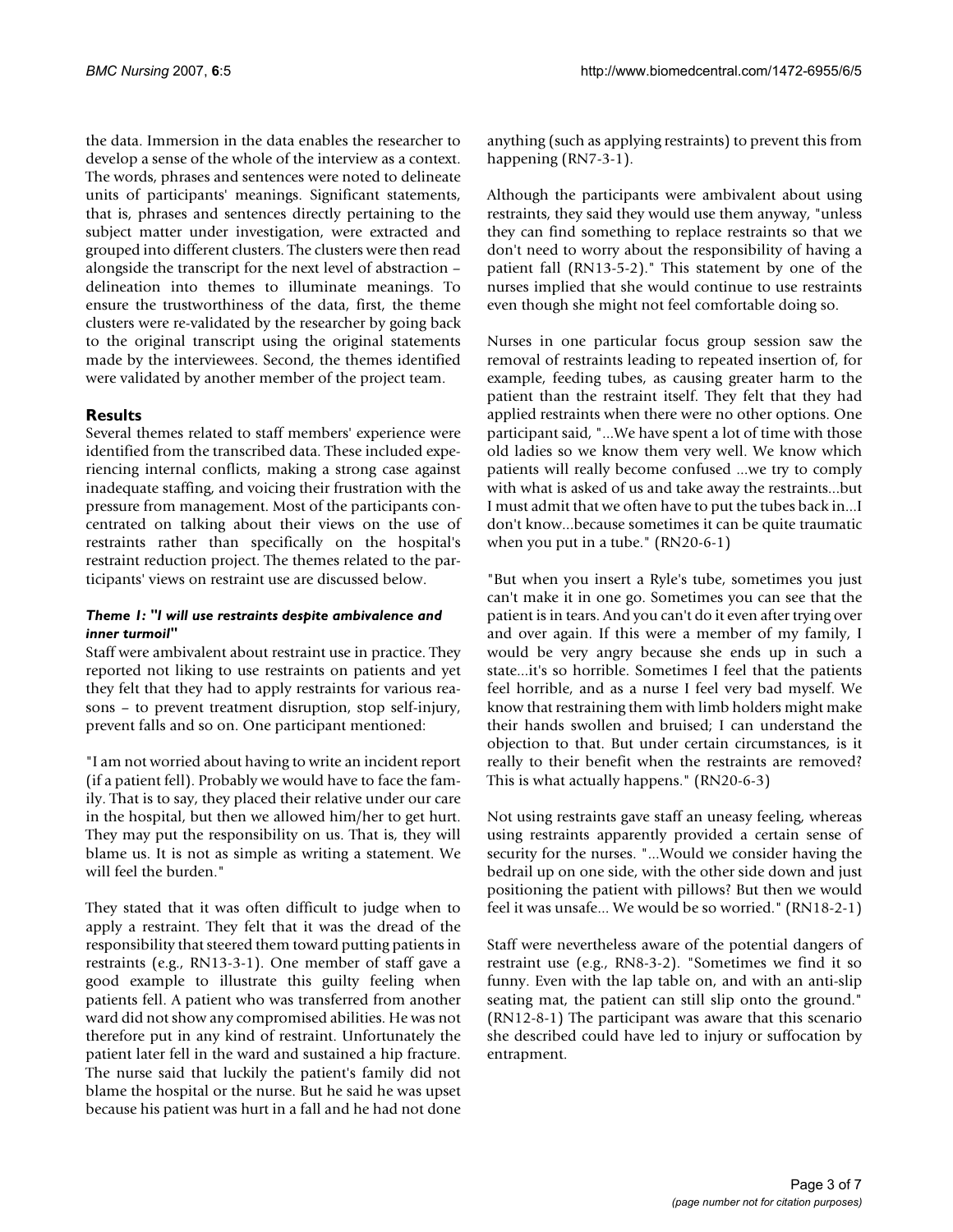## *Theme 2: "We are always short-staffed at work and we are just trying to do the best we can"*

The lack of nurses to support a reduction in restraint use was mentioned by nearly all of the participants. They said that the low staffing level led them to apply restraints so as to "reduce" the number of accidents. Some suggested that there should be an extra pair of hands to reinsert feeding tubes if they were pulled out by patients (e.g., RN10- 4-2). They would also like to see at least one staff member working in each cubicle (e.g., RN10-5-11).

"In fact, really... we feel that there is nothing much we can do...in many situations, one member of staff has to look after two and a half to three cubicles; one cubicle has eight beds, and there is one nurse and one health care aide looking after five cubicles of patients. Well, each of us has our work to do. Both the HCA and I have the responsibility to prevent falls. For the sake of patients' safety, well, we have to prevent them from falling, so we have to do everything we can." (RN8-6-1)

"Both A and P shifts had only two nurses. One nurse would have to be responsible for 30 plus patients, assisted by one health care aide." (RN18-4-1) "Well, I think to have more staff is the most basic need." (RN17-3-1) "Or the other suggestion we would make is to have fewer patients." (RN14-3-2) The participants believed that they had already done their best.

# *Theme 3: Frustrated as a result of pressure from management and the need to conform*

Nursing staff were frustrated by the pressure they experienced in implementing restraint reduction policies. This sense of frustration was strong. A hospital policy with regard to fall prevention had recently been put into operation. The goal was to ask staff to reduce the fall rate by 10%, and the staff indicated that they felt pressured.

The participants complained that the volume of work subsequent to a fall also added to the stress they already felt. One of them was articulate in describing the situation.

"In fact the management is very important...For example, when the ward manager comes around the unit and asks us to take off the restraints, even if we feel inside that this one cannot do without a restraint, we still need to try...The work that you have to do after a patient falls is considerable. I have roughly estimated that, even if it is only a minor fall, the work that follows takes at least an extra hour...you have to get the patient up, reassure him, get him back into bed, do your obs (observations), that is to say, to ask them about what happened. Then, if the patient needs treatment, you call the doctor; probably you will have to arrange for the patient to have an x-ray, and then you will have to report it – you will have to write up

a statement, update the patient's record... and then you will have to inform the family, etc. etc. Roughly you would need an hour." (RN8-3-3)

When the participants were asked why they would feel responsible even when it was not necessarily their fault, they said that it was because they were held accountable. One participant recounted a personal experience with the problem of writing up a statement concerning a fall incident. It put a lot of pressure on her, affected her sleep, and made her cry. "I didn't want her to fall. I was working in another cubicle. I had no idea..." She was upset because she had had to rewrite this statement over and over again until the management was satisfied with it (RN18-7-2). Participants felt responsible because they knew that eventually the front line staff would be blamed. "...No matter what, no matter if you are due to go off work, you still need to write this statement." (RN18-8-1)

One participant mentioned that applying restraints was not an individual's choice, but rather the overall climate of the unit had a role to play. The culture here made them worry about having a patient fall.

"...We are different here. The culture we have here means that if a patient falls, we are very worried about the matter of responsibility. Even our senior management is very concerned. And so it makes us nervous. Because we have to be accountable, we will first try to use restraints. I feel that this is one of the reasons why the restraint rate is high for us here." (RN13-3-5) They felt that one way the management could help them would be to streamline the reporting procedure (e.g., RN8-4-3).

# *Theme 4: Communication problems among various parties, each with a different notion of what function(s) a restraint could serve, did not facilitate restraint reduction* Insufficient communication between different parties – management, patients, patients' families, and front line staff was given as a reason for staff resorting to restraint use. The importance of communication with families at all times was stressed repeatedly by the participants. They felt that families' attitudes and misunderstandings about the use of physical restraints added to the pressure already on them. The expectation or sometimes demand from families to ensure that nothing untoward would happen to the patients was unreasonable to them. "Sometimes it means that the family makes us restrain (the patient)." (RN14-1-2)

"...They (families) would say it is OK both ways – either to restrain or not to restrain. But if the patient really fell, what would happen then? What if the patient got a fracture?" (RN11-4-3)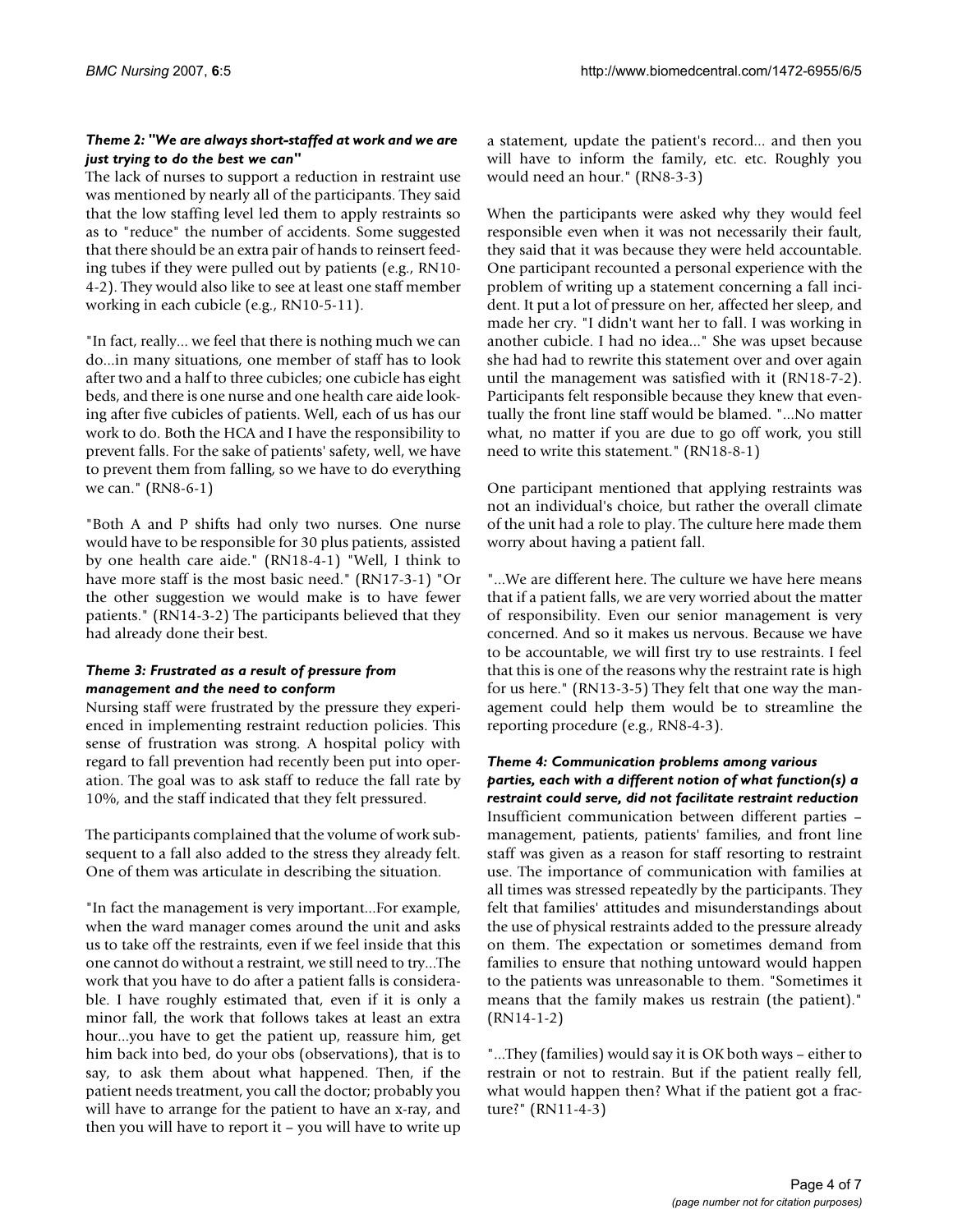Reportedly, families and patients differed in their attitudes. "...There are some patients who request restraints. For example, like some rehab patients, they don't feel secure if you lower their bed rails. One patient would say, 'Nurse, you better put them up for me. I fear that I may fall...' Even if you tell them that if they are careful, it will be fine with just one bedrail, they strongly request that you put up both sides. 'If I need to get out of bed, I will press the call bell and ask you to lower them for me."' (RN18-1-1)

One family asked one of the participants to tie up even the head of a patient. "I asked why they would ask that, and she told me that the head moved too much. So I told the family we can't do that." (RN 14-3-1)

Even if families raised objections to the use of restraints, the nursing staff would try to convince them to "buy into" their view.

"Usually we try to convince the family rather than take away the restraint. We explain to the families what are the uses of the restraint, that we use them just in case, or that the lap table can help the patient eat his meal sitting up and so on. Usually we are able to convince the family rather than taking away the restraint."

The respondents' found the viewpoints of different stakeholders conflicting. The lack of communication among various parties involved rendered it difficult for them to follow through what they thought would be best for patients. Consequently, they resorted to the usual practice of applying restraints.

In summary, the hospital itself had a newly instituted "fall reduction programme" in place which made the RNs feel pressured. They believed that the fall rate would increase if restraints were removed. They also thought that patients would feel insecure without restraints. The majority of the participants seemed to be quite pessimistic, believing that they had already done whatever they could and that nothing else could change the status quo except better staffing. Most of the participants were reluctant to accept that they had to reduce the use of restraints, and were negative toward the idea. They felt that it was unreasonable to talk about restraint reduction without increasing the number of nurses. A general sentiment of the participants was that the management did not have much in place to support staff but rather created a lot of hassles when patients fell.

# **Discussion**

The overriding theme identified by the participants was that to prevent falls was nurses' responsibility and the use of physical restraints a means to enable nurses to shoulder this responsibility. Similar to the findings reported in

Wynn's questionnaire-based survey [7], a majority of the participants in this study believed that they had used restraints correctly and that nothing more could have been done to facilitate restraint reduction except better staffing. Nurses consistently cited insufficient staffing as one of the major reasons for restraint use [15,16].

During the focus group sessions, two participants stated that there were only two nurses for both the morning and evening shifts, and that one nurse, assisted by one health care aide, would have to be responsible for over 30 patients. Their statements were corroborated by other participants who were present at the same time. Subsequent verifications with the management of the hospital came up with somewhat different figures. According to the management, there were eight nursing staff (including nursing officers and staff nurses [registered and enrolled nurses]) and four health care aides for a 64-bed ward for both the morning and evening shifts. The accuracy of these different sets of figures is beside the point for the purpose of this paper. The key message from the participants was that they were overburdened with patient care responsibilities and that they were highly stressed and under-staffed.

With regard to the relationship between staffing and restraints, the literature, however, indicates otherwise. Magee and colleagues noted that better staffing was paradoxically related to an increase in the use of restraints [17]. Others reported that nurses appeared to restrain patients for their own convenience but used low staffing levels as an excuse to justify their decisions [e.g. [18]]. A study in Japan examined the relationship between physical restraints in nursing homes and their institutional characteristics, and found that those characteristics which correlated with the use of physical restraints were intensive staffing, holding periodical care conferences, and having unit care [19].

Although many may suggest that the decision to use or remove physical restraints falls mainly under the professional authority of nurses and physicians [20], it needs to be mentioned that in a dynamic health care environment such as that of a hospital, many forces are at work [8]. The voice of the participants as illuminated in this study shows us the tension they feel and the inner turmoil they experience. Because of the continuous interactions among patients, systems, and care giving staff, organizational characteristics play an important role in the use of physical restraints [21]. If fundamental changes in practice were what the profession or institution pursued, a lot more thought and resources would be needed in order to realize desirable outcomes. In order to achieve restraint reduction, the factors affecting clinical decision making must be dealt with at the facility level [22]. The research direction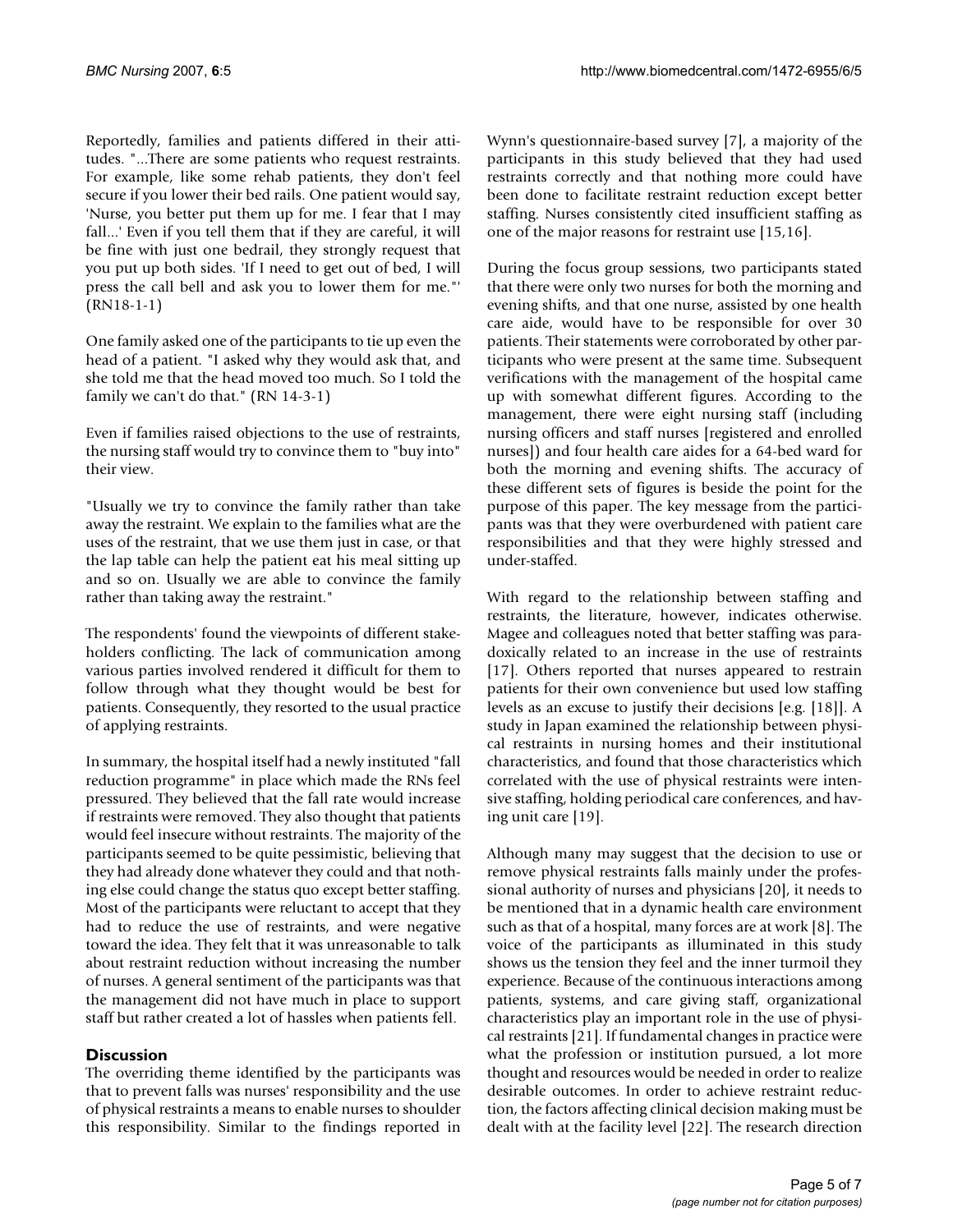of examining the use of restraints with institutional characteristics [e.g. [19]] is probably a useful ways to help us uncover the complexities of the problem with restraint use.

Most staff members preferred the use of physical restraints although they were aware that it was not favourable to patients. Many of them seemed quite adamant in their beliefs and were convinced that in view of the circumstances they were in, there was no better way out. Nearly all nurses in this study expressed varying degrees of discomfort associated with restraint use but at the same time referred to it as their duty to protect the patient from harm and injury. This could indicate that participants were attempting to balance the scale between conflicting values in their decision-making. Strumpf and Evans (1988) interviewed 20 elderly restrained patients and their primary nurses. They reported that the decision to restrain created a conflict among the nurses between the need to protect and their professional values. To date, the struggle nurses feel in caring for patients continues after almost two decades [23].

In spite of the internal struggle, the participants would still use restraints, believing that their use would prevent falls and other fall-related problems. As Evans and Strumpf emphasized, "myths are powerful determinants of behavior, even in professional practice" [24]. Letizia and her team state that fear shapes our attitude and renders changes to practice difficult [25]. In order to move forward, nurses as individuals must carefully reflect on our practice and re-appraise our stance to counteract these beliefs. Health care facilities as institutions also need to be accountable for the institutional norms and culture being created, and be willing to modify or change them, even though changing them may imply a lot more work than simply providing staff education.

Broadly speaking, the perspective adopted by researchers as reported in the literature includes nurses with inadequate knowledge about restraint reduction or restraint alternatives [e.g. [10,26,27]] and nurses who opt to maintain their own sense of comfort and security over the autonomy and dignity of patients [e.g. [28]]. Nurses seem to have been identified as the crux of the problem in restraint use. However, it needs to be understood that nursing staff may be victims in the system. More often than not, discussions in the literature fail to note that management might be one of the possible obstacles to change.

The participants put forth a strong case as to how management could have impeded instead of facilitating a change in practice with too much bureaucracy in place, and with a stance that placed great emphasis on the consequences

of falls. Rader and colleagues pointed out that nursing home staff would not and could not change unless they had administrative support [29]. Administrative support is essential for restraint reduction [30] and must be "visible and unambiguous" [31].

It needs to be emphasized that this was only a one-site study, rendering generalization of the findings difficult. It is high time we investigated further the complexity of issues surrounding restraint use from a qualitative perspective, and identified solutions that would address the total situation. Many large scale empirical studies have adopted a quantitative approach to investigating the phenomenon. For instance, data was captured from minimal data sets collected in nursing homes to identify factors predictive of, or associated with, restraint use. More indepth studies to understand the dynamics of restraint use within the health care system are required. For instance, non-participatory observational studies may help to shed light on the contexts in which restraints are being applied. The kinds and level of perceived stress of nurses associated with the application or removal of restraints will help researchers to better understand the perspective of nurses – why and how they use restraints on patients. The use of the case study method, which is not now in vogue in studying restraint use, can in fact provide insights into the dynamics between different parties involved in the process of deciding to restrain the patient, and the nurses' role in it. It is also important to examine nurses' attitude and behaviour when they feel that they are not empowered, because nursing actions impact on patient outcomes.

# **Conclusion**

The participants were more interested in discussing their views and experiences in the use of restraints than the restraint reduction project conducted in their hospital, highly likely related to the strong sentiments they felt toward restraint use. They expressed dissatisfaction with management with regard to the pressure they felt was placed on them to reduce fall rates and restraint use. Most participants thought that they had already done their best, and emphasized that better communication among all stake holders was significant in resolving the use of restraints.

Not all falls are preventable, and evidence shows that restraint use will not prevent falls. A restraint-free environment will not materialize until staff, family, and administrators view restraints as the problem and not the solution [32]. Nurses should not be regarded as the main source of the problem but a potential solution. In fact, the phenomenon of restraint reduction should be viewed from a more macroscopic perspective. This study calls for a new angle in studying the complex dynamics of restraint reduction,